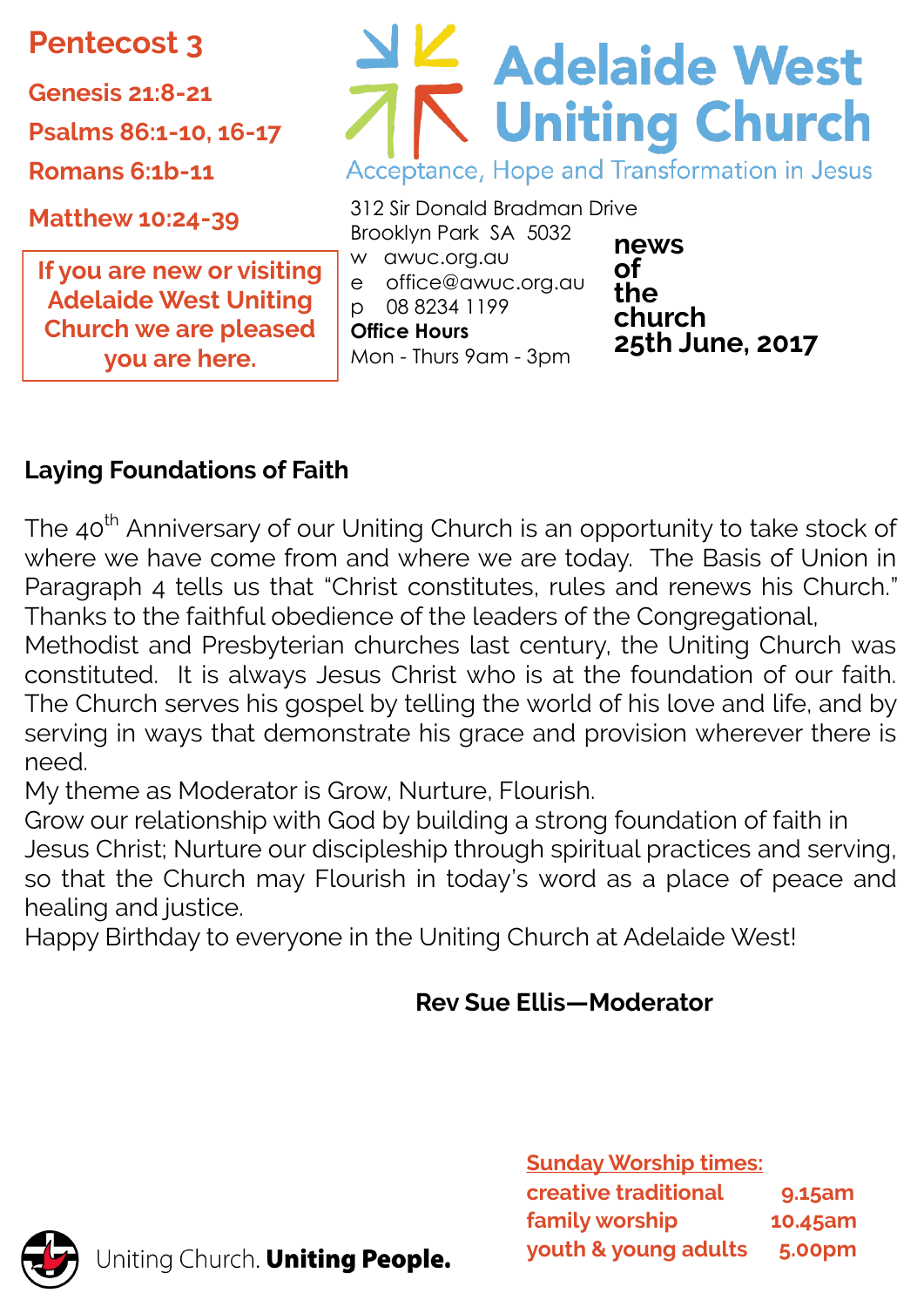

#### **Welcome to Worship,**

Today in Kids' Space our Seahorses (3-4 year olds) will be talking about "Money in Fish". In our Mussels (5-6 year olds), Dolphins (7-10 year olds), and Orcas (11-12 year olds) our title is "A Kingdom Kid is Joyful (and doesn't have to worry)" based on Matthew 6:25-34 and Acts 16: 23-24.

We have one more week of Kids' Space before our leaders take a well deserved break for the school holidays. On the three Sundays (9<sup>th</sup>, 16<sup>th</sup> and  $23<sup>rd</sup>$  July) there will be activities for the children but they will just look a bit different. If you would like to help me with these activities, I would love to speak to you today!!

> **Blessings Lorraine, Children and Families Pastor.**

# **A place to belong, learn to believe in & become like Jesus**

#### **Engage Youth**

Engage Youth is a chance for youth in years 7-12 to come, hang out, relax, eat, make new friends, meet awesome leaders and most importantly Engage with God!

Whether you're a long time youth attender or thinking about coming for the first time we'd love to see you here this week.

Engage Youth runs from 6-9:30pm at AWUC and includes dinner and Dessert.

We welcome your prayers over God's youth ministry here at Adelaide **West** 

Any questions? Please contact Jack: 0433 763 908 or [youth@awuc.org.au](mailto:youth@awuc.org.au)

#### **Jack Harington | Adelaide West Uniting Church**

**First Peoples Discussion Group** Anyone interested in participating in a discussion group around the First Peoples and Faith are invited to join us for three weeks of open discussion.

We are not experts but as we have a beginning understanding, have decided to host a 3 week open discussion forum.

The dates are: Thursday 20th July, 10th & 17th August 7.30 - 9.30 pm 

#### **Ruth Harbinson Gresham and David Bailey**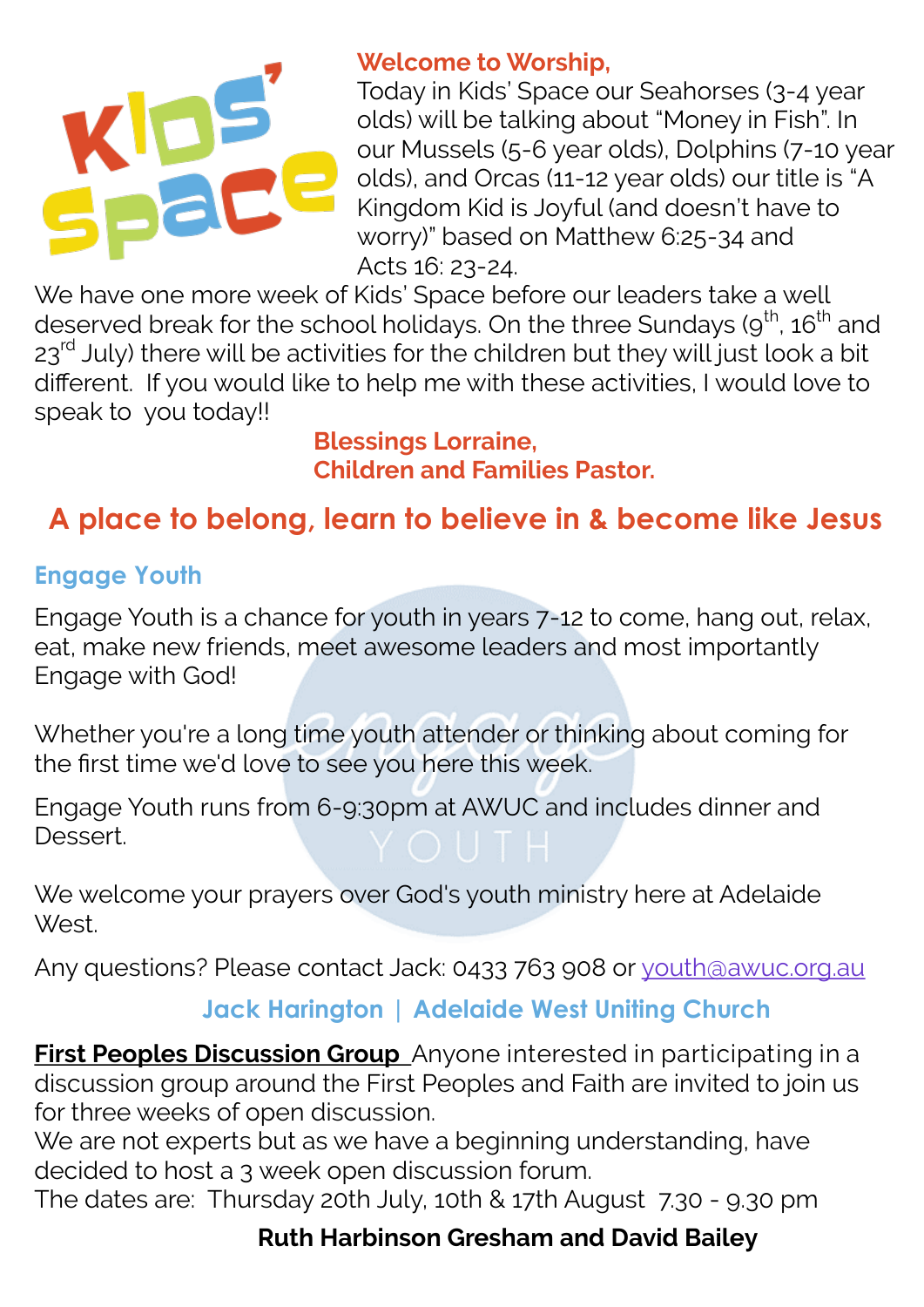# **Rod is on Long Service leave until the 7th of August.**

Pastoral Care during Rod's absence will continue in most of the usual ways including the 9.15 visiting team, connect groups and friendships. In addition a pastoral team has been established. This will be made of John Maddern, Esmond Dowdy, Dorothy Crosby, Ali Andris and Sandy Altmann. Please notify one of the pastoral team or the church office of pastoral concerns or use the email [pastoralcare@awuc.org.au](mailto:pastoralcare@awuc.org.au) and a member of this team will contact you.

#### **Wheat bag time again**

Judy Johnston has a new supply of wheat bags. Still \$6.00 or \$15.00 for large back and shoulder models.

All money raised goes to the AWUC Fair.

#### **Native Plants and Butterflies.**

Many thanks to all those who donated plants collected from the West Torrens Native Plant giveaway. A small group of us planted **108** of these butterfly and bird attracting plants! Keep a look out for them, marked with sticks and tags. The colour coding, on the tags, indicate which butterfly caterpillar it feeds. We have a number of plants that feed blue butterfly caterpillars and we have already had some of these blue butterflies visit the gardens! One of the plants feeds 3 different types of blue butterflies.

One species of blue butterfly caterpillars breed in ants' nests and feed on the African daisy weed, as long as the ants and weeds aren't sprayed. **IF you would like to join the watering roster please see David Bailey or Ruth Harbinson-Gresham.** As these are natives they will only need occasional watering while establishing.

#### **Do you have the gift of hospitality, like learning about other cultures, enjoy encouraging the next generation?**

There is an opportunity for you to host a young Korean as part of the PROK/SA partnership in the Uniting church of South Australia.

This is the first time we have hosted a youth team from Iksan South Korea and we are looking for people willing to share their home for three nights between July 31 – August  $7<sup>th</sup>$  to show generous Australian hospitality.

If you would like to know more please contact Naomi Duke [naomi@goolwauniting.com](mailto:naomi@goolwauniting.com) or phone her at the Goolwa Uniting Church office on 85552589